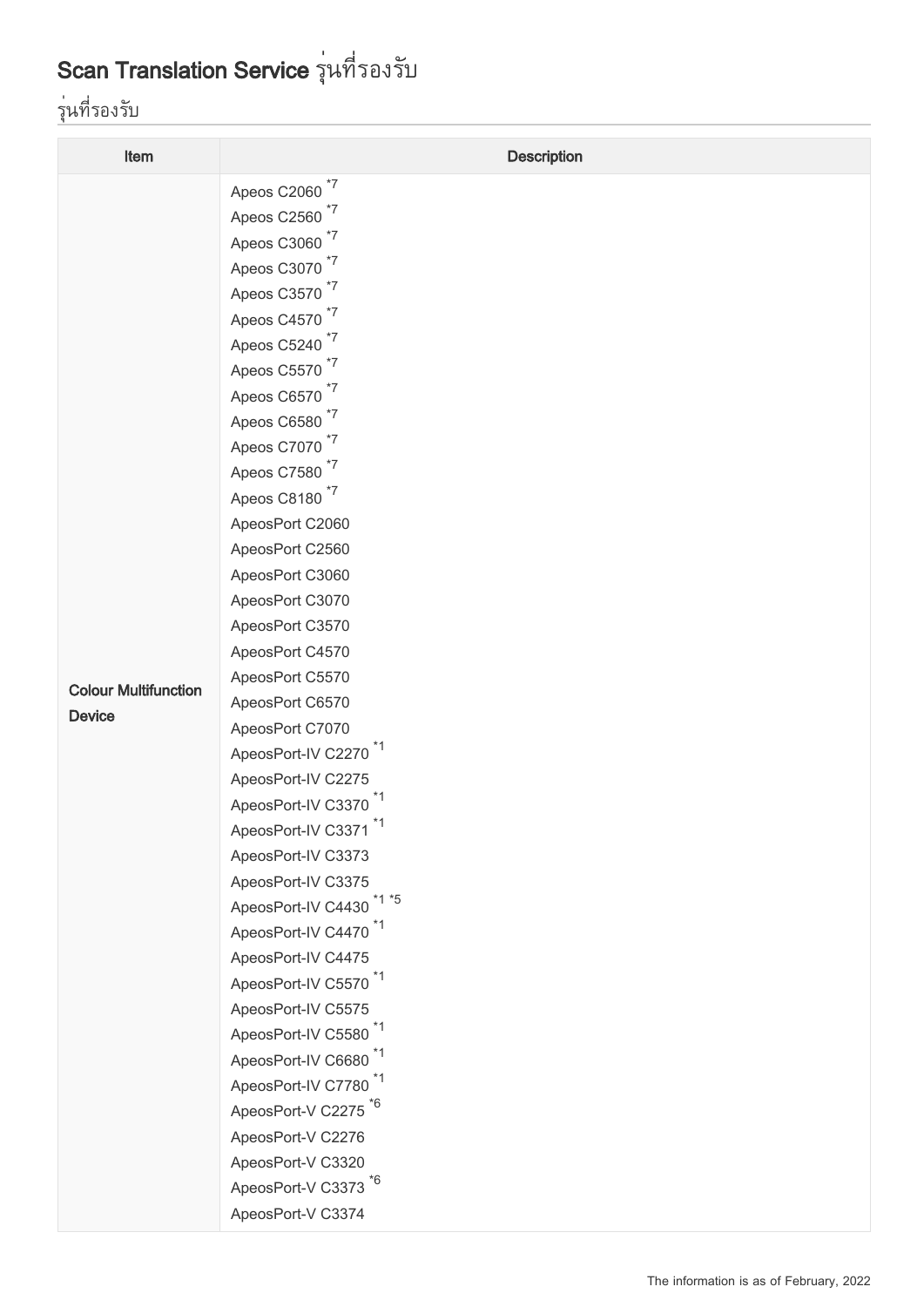ApeosPort-V C3375<sup>\*6</sup> ApeosPort-V C3376 ApeosPort-V C4475<sup>\*6</sup> ApeosPort-V C4476 ApeosPort-V C5575<sup>\*6</sup> ApeosPort-V C5576 ApeosPort-V C5580<sup>\*6</sup> ApeosPort-V C5585 ApeosPort-V C6675<sup>\*6</sup> ApeosPort-V C6676 ApeosPort-V C6680<sup>\*6</sup> ApeosPort-V C6685 ApeosPort-V C7775<sup>\*6</sup> ApeosPort-V C7776 ApeosPort-V C7780<sup>\*6</sup> ApeosPort-V C7785 ApeosPort-VI C2271 ApeosPort-VI C3370 ApeosPort-VI C3371 ApeosPort-VI C4471 ApeosPort-VI C5571 ApeosPort-VI C6671 ApeosPort-VI C7771 ApeosPort-VII C2273 ApeosPort-VII C3321 ApeosPort-VII C3372 ApeosPort-VII C3373 ApeosPort-VII C4421 ApeosPort-VII C4473 ApeosPort-VII C5573 ApeosPort-VII C5588 ApeosPort-VII C6673 ApeosPort-VII C6688 ApeosPort-VII C7773 ApeosPort-VII C7788 DocuCentre-IV C2263<sup>\*2 \*4</sup> DocuCentre-IV C2263 N DocuCentre-IV C2265<sup>\*2\*4</sup> DocuCentre-IV C2265 N DocuCentre-IV C2275<sup>\*2\*5</sup> DocuCentre-IV C3373<sup>\*2\*5</sup> DocuCentre-IV C3375<sup>\*2</sup><sup>\*5</sup> DocuCentre-IV C4475<sup>\*2</sup>\*5 DocuCentre-IV C5575<sup>\*2</sup><sup>\*5</sup> DocuCentre-V C2263<sup>\*2\*5</sup>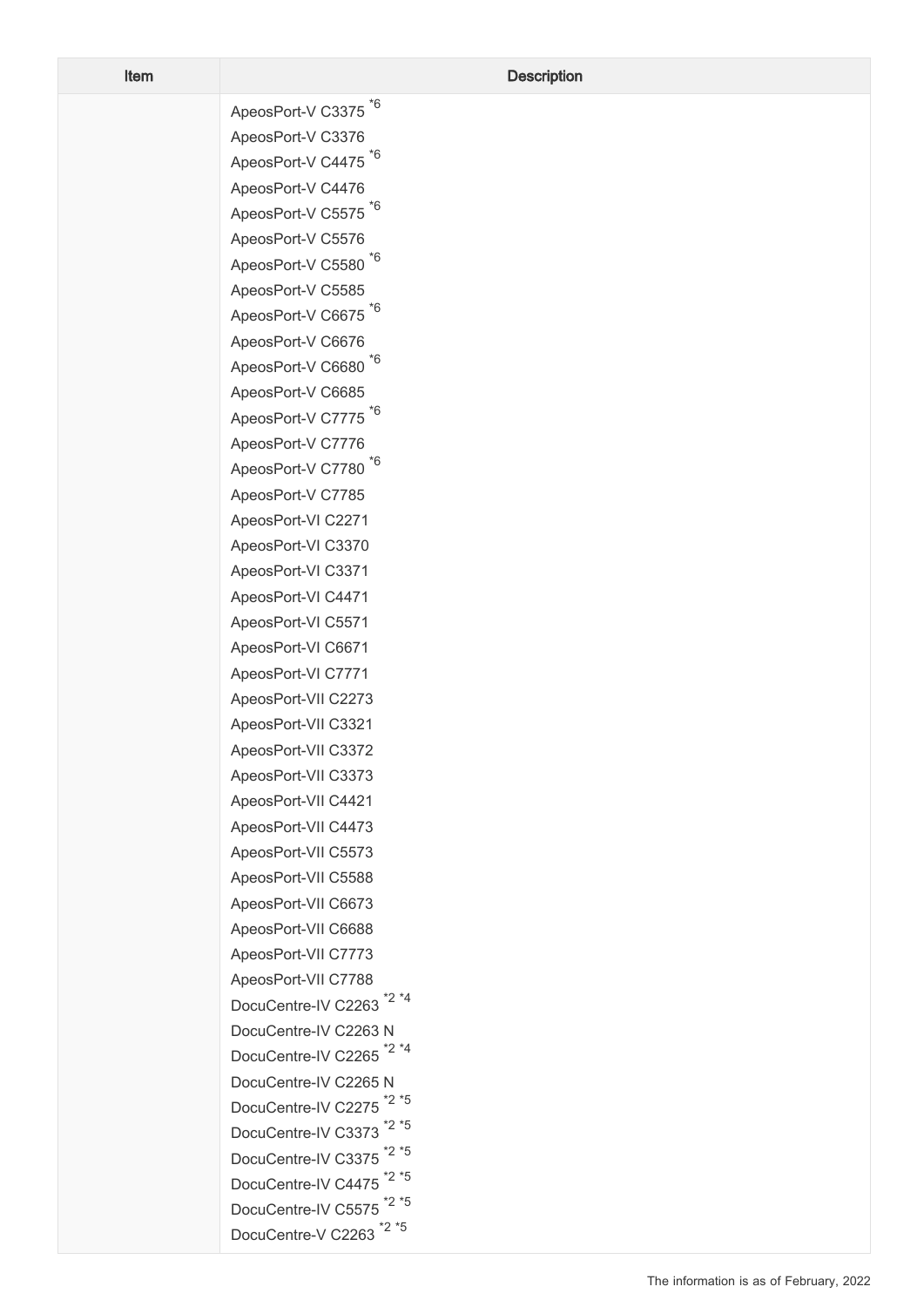|                             | *2 *5<br>DocuCentre-V C2265            |
|-----------------------------|----------------------------------------|
|                             | $*2 *5 *6$<br>DocuCentre-V C2275       |
|                             | $*2 *5$<br>DocuCentre-V C2276          |
|                             | $*2 *5 *6$<br>DocuCentre-V C3373       |
|                             | $*2 *5$<br>DocuCentre-V C3374          |
|                             | $*2 *5 *6$<br>DocuCentre-V C3375       |
|                             | *2 *5<br>DocuCentre-V C3376            |
|                             | $*2 *5 *6$<br>DocuCentre-V C4475       |
|                             | *2 *5<br>DocuCentre-V C4476            |
|                             | $*2 *5 *6$<br>DocuCentre-V C5575       |
|                             | *2 *5<br>DocuCentre-V C5576            |
|                             | DocuCentre-V C5580                     |
|                             | DocuCentre-V C5585                     |
|                             | DocuCentre-V C6675 <sup>*2 *5</sup> *6 |
|                             | DocuCentre-V C6676 <sup>*2 *5</sup>    |
|                             | *6<br>DocuCentre-V C6680               |
|                             | DocuCentre-V C6685                     |
|                             | DocuCentre-V C7775 <sup>*2 *5</sup> *6 |
|                             | *2 *5<br>DocuCentre-V C7776            |
|                             | DocuCentre-V C7780                     |
|                             | DocuCentre-V C7785                     |
|                             | *2<br>DocuCentre-VI C2271              |
|                             | *2<br>DocuCentre-VI C3370              |
|                             | *2<br>DocuCentre-VI C3371              |
|                             | *2<br>DocuCentre-VI C4471              |
|                             | *2<br>DocuCentre-VI C5571              |
|                             | *2<br>DocuCentre-VI C6671              |
|                             | *2<br>DocuCentre-VI C7771              |
|                             | DocuCentre-VII C2273                   |
|                             | *2<br>DocuCentre-VII C3372             |
|                             | *2<br>DocuCentre-VII C3373             |
|                             | 2'<br>DocuCentre-VII C4473             |
|                             | DocuCentre-VII C5573                   |
|                             | DocuCentre-VII C5588                   |
|                             | DocuCentre-VII C6673 <sup>*2</sup>     |
|                             | DocuCentre-VII C6688                   |
|                             | DocuCentre-VII C7773 <sup>*2</sup>     |
|                             | DocuCentre-VII C7788                   |
|                             | *7                                     |
|                             | Apeos 2560<br>*7<br>Apeos 3060         |
|                             | *7<br>Apeos 3560                       |
| Monochrome                  | $*7$<br>Apeos 4570                     |
| <b>Multifunction Device</b> |                                        |

Apeos 5570<sup>\*7</sup>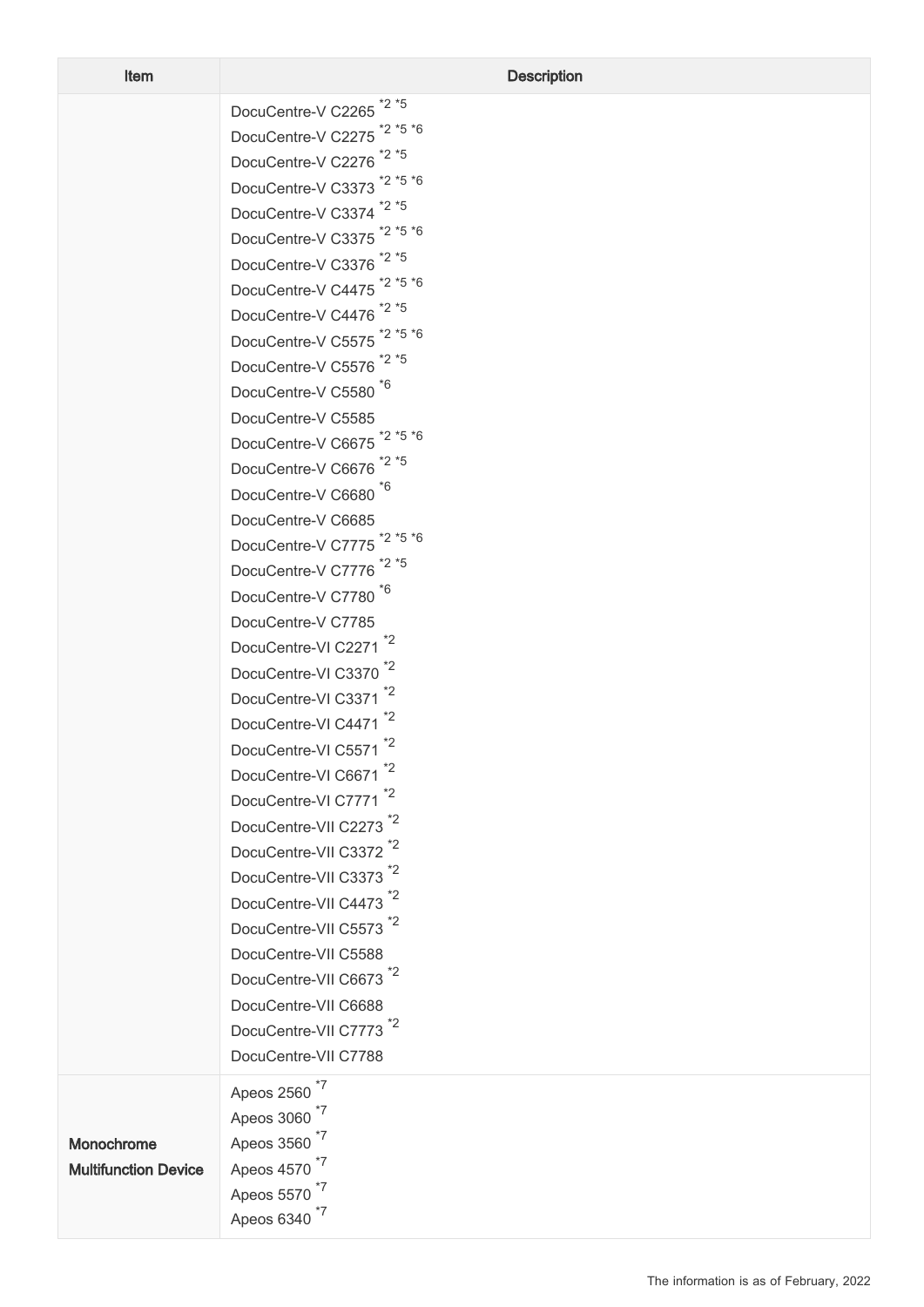| Item       | <b>Description</b>                                                                                                                                                                                                                                                                                                                                                                                                                                                                                                                                                                                                                                                                                                                                                                                                                                                                                                                                                            |
|------------|-------------------------------------------------------------------------------------------------------------------------------------------------------------------------------------------------------------------------------------------------------------------------------------------------------------------------------------------------------------------------------------------------------------------------------------------------------------------------------------------------------------------------------------------------------------------------------------------------------------------------------------------------------------------------------------------------------------------------------------------------------------------------------------------------------------------------------------------------------------------------------------------------------------------------------------------------------------------------------|
|            | ApeosPort 2560 <sup>*7</sup><br>ApeosPort 3060 <sup>*7</sup><br>ApeosPort 3560 <sup>*7</sup><br>ApeosPort 4570 <sup>*7</sup><br>ApeosPort 5570 <sup>*7</sup><br>ApeosPort-IV 2060 <sup>*1</sup><br>ApeosPort-IV 3060 <sup>*1</sup><br>ApeosPort-IV 3065 <sup>*1</sup><br>ApeosPort-IV 3070 <sup>*1</sup><br>ApeosPort-IV 4070 <sup>*1</sup><br>ApeosPort-IV 5070 <sup>*1</sup><br>ApeosPort-IV 6080<br>ApeosPort-IV 7080<br>ApeosPort-V 2060<br>ApeosPort-V 3060<br>ApeosPort-V 3065<br>ApeosPort-V 4020<br>ApeosPort-V 4070<br>ApeosPort-V 5070<br>ApeosPort-V 6080<br>ApeosPort-V 7080<br>ApeosPort-VII 4021<br>ApeosPort-VII 5021<br>$*2 *3$<br>DocuCentre-IV 6080<br>$*2 *3$<br>DocuCentre-IV 7080<br>DocuCentre-V 2060 <sup>*2 *3</sup> *5<br>DocuCentre-V 3060 <sup>*2 *3</sup> *5<br>DocuCentre-V 3065 <sup>*2 *3</sup> *5<br>DocuCentre-V 4070 <sup>*2</sup><br>DocuCentre-V 5070 <sup>*2</sup><br>DocuCentre-V 6080 <sup>*2</sup><br>DocuCentre-V 7080 <sup>*2</sup> |
| Printer    | DocuPrint CM415 AP<br>DocuPrint M465 AP                                                                                                                                                                                                                                                                                                                                                                                                                                                                                                                                                                                                                                                                                                                                                                                                                                                                                                                                       |
| Production | ApeosPro C650 <sup>*7</sup><br>ApeosPro C750 <sup>*7</sup><br>ApeosPro C810 <sup>*7</sup><br>Color C60 Printer<br>Color C70 Printer<br>PrimeLink C9065 Printer<br>PrimeLink C9070 Printer                                                                                                                                                                                                                                                                                                                                                                                                                                                                                                                                                                                                                                                                                                                                                                                     |

Note: Products for sale may differ according to country or region. For more information, please contact the FUJIFILM Business Innovation office or authorized dealers in each country/region.

\*1: External Access Kit is required.